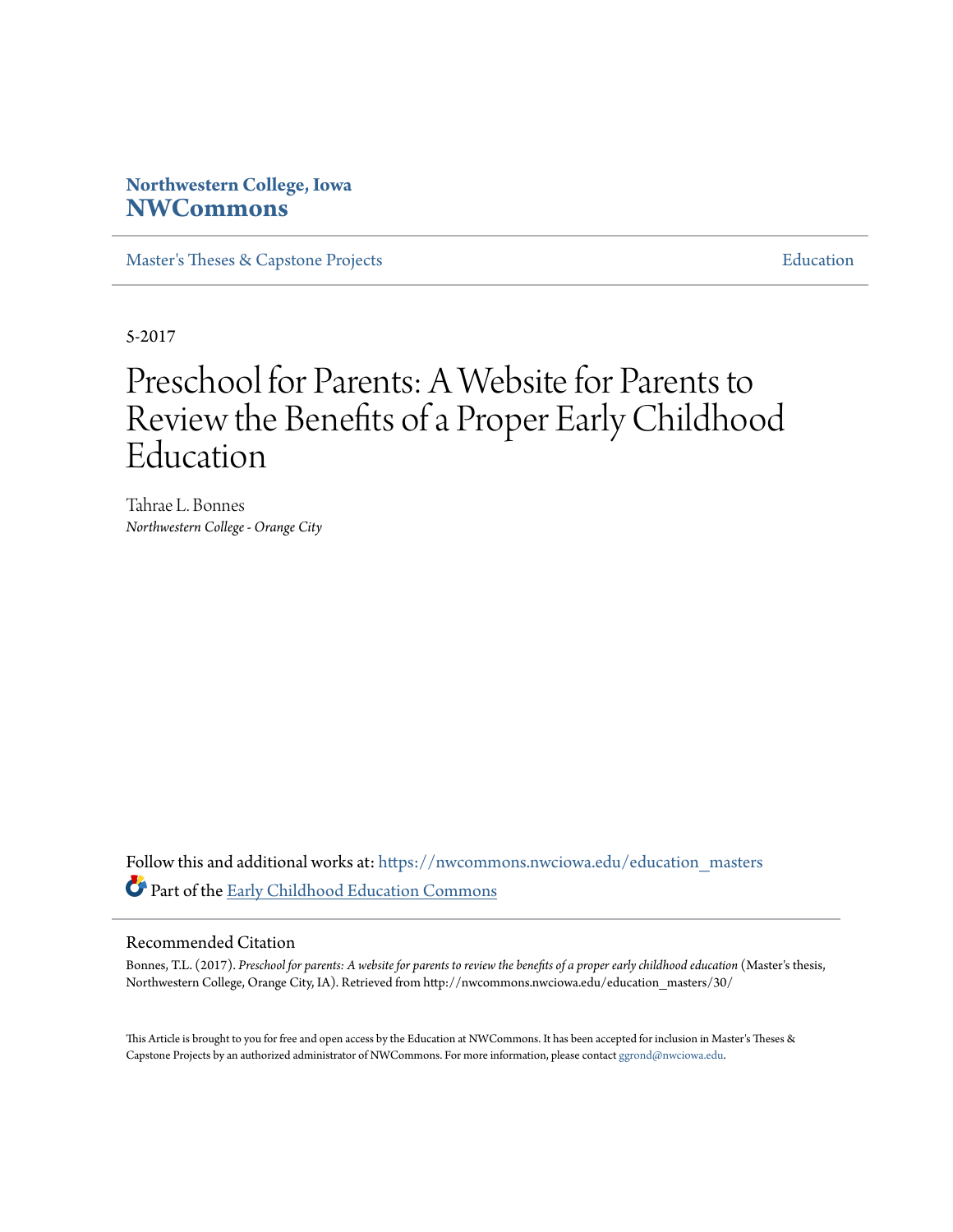Preschool for Parents:

A Website for Parents to Review the Benefits of a

Proper Early Childhood Education

Tahrae L. Bonnes

Northwestern College

April 2017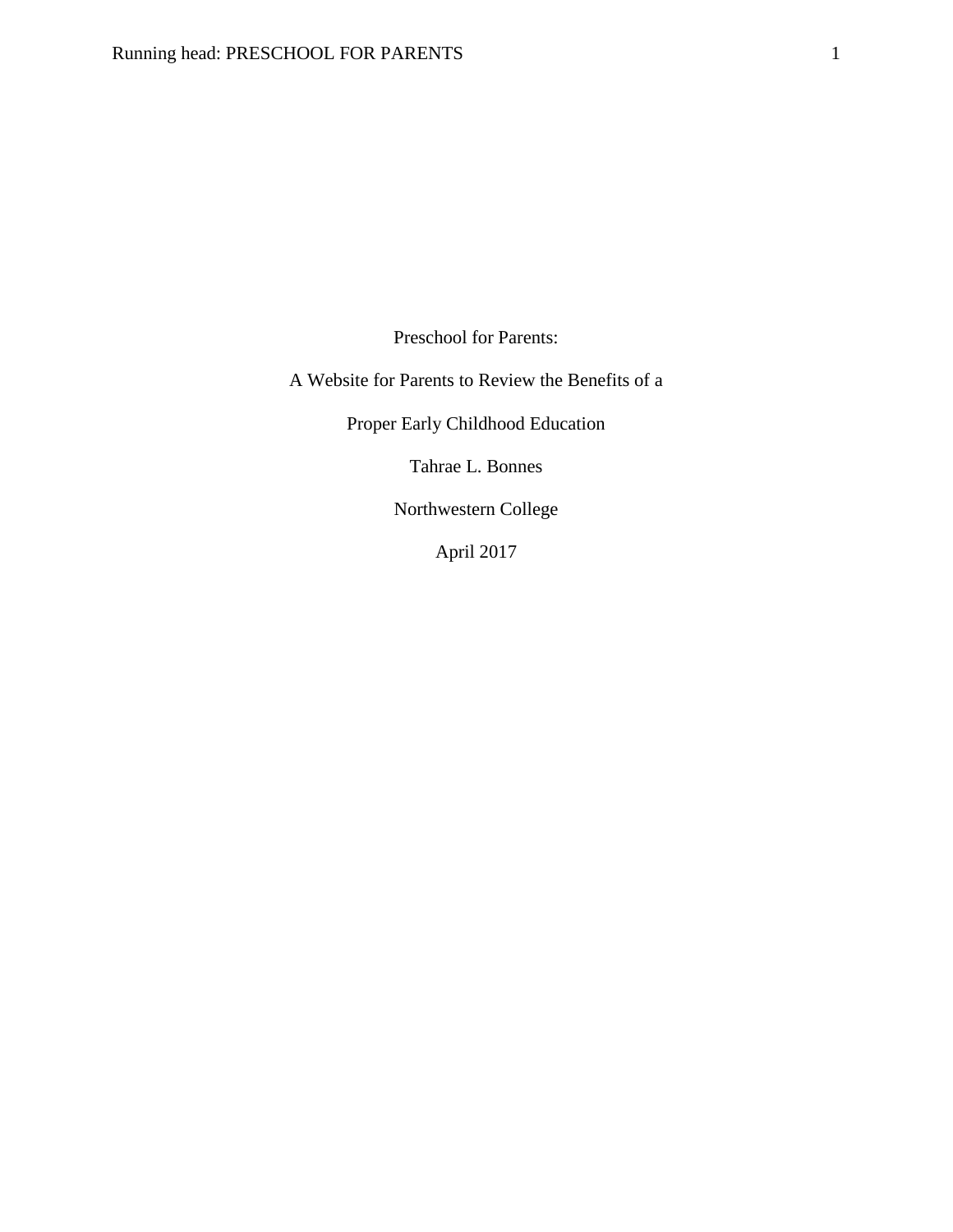#### Abstract

Every year many parents of young children face the challenge of deciding when and where they should start their child's educational career. Parents have to decide whether to keep their kids home with themselves or send them to daycare or preschool. These are just some of the many questions that run through their minds. Not to mention, this task has become increasingly difficult because of the many changes to the educational systems. This paper will explain a website created to help parents make informed decisions about their children's early childhood education through review of the various benefits a quality preschool program can provide to young children.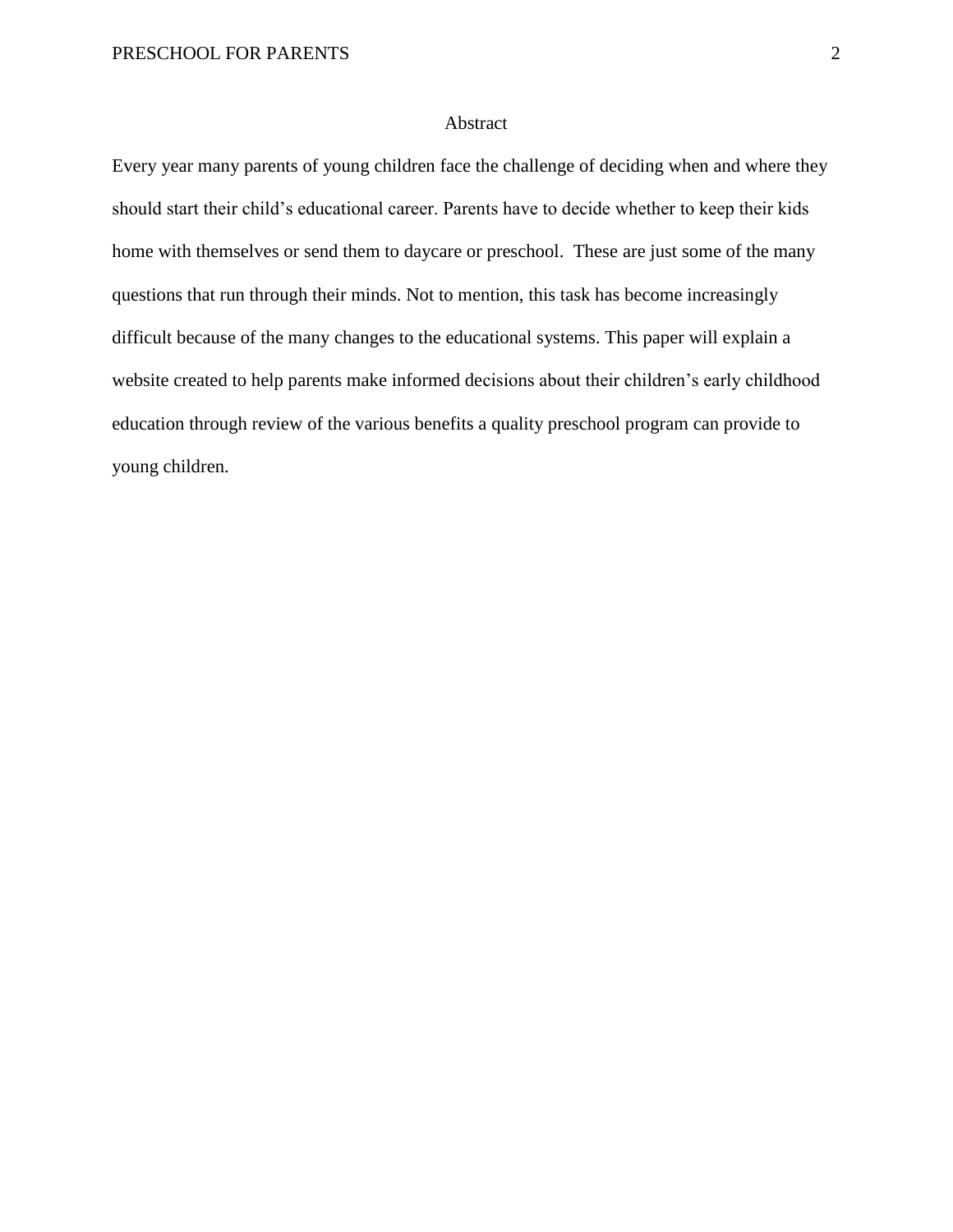Preschool for Parents: A Website for Parents to Review

the Benefits of a Proper Early Childhood Education

Most educators will tell you right away that it is important for young children to go to and fully participate in a quality preschool classroom. Educators know the many benefits of students attending preschool just from personal experiences working with children who have gone to preschool and those who have not. Elementary teachers can tell who has had a solid early childhood educational experience and who did not by the skills and preparation the students bring into the kindergarten classroom. Lee and Fox (2009) state that

Research has firmly established that children's early development, including cognitive, socioemotional, and language development, is essential for school readiness and success. In a national survey in which teachers listed, the essential qualities of being ready for kindergarten, communication skills and physical health were identified as the most important qualities. In a separate study, kindergarten teachers reported that about half of their children are unable to follow or understand directions and show a lack of required skills. (p.475)

School readiness is defined as including the readiness to learn specific content as well as the ability to be successful within the school context. "According to Carlton and Winsler (1999), success in the school context depends on the interaction of a child's emotional, behavioral, linguistic, cognitive, motivational, and physical strengths and weaknesses." (Behforooz, Capece, & Vespo, 2006) Those very characteristics and skills are taught in quality early childhood programs. The very same early childhood programs that are to be discussed on the website.

The website's main goal is to help provide further proof and resources for parents to review while considering what options are best for their young children. The website will help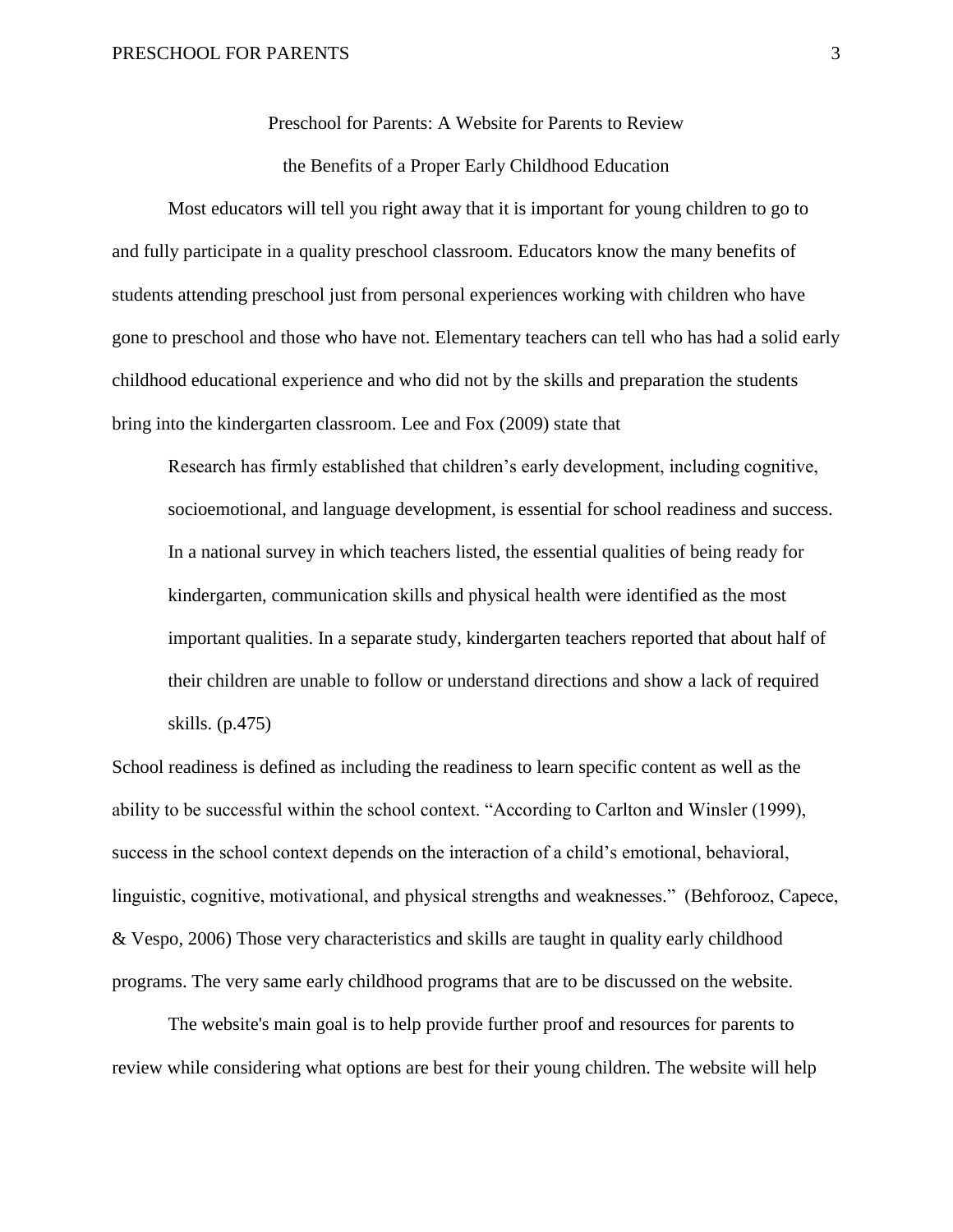parents make informed decisions for their child's educational future. In addition, it will help parents to identify a quality early childhood program.

#### **Literature Review**

Early Childhood Education has become a heated topic of discussion in the world of education and parenting. Some individuals who view sending children to preschool too early will have negative effects on young students. However, Greg Duncan, Jens Ludwig, and Katherine Magnuson state in their article, "Reducing Poverty through Preschool Interventions" that:

As neuroscience documents the process by which increasingly sophisticated skills are wired into the brain, evaluations of high- quality early education programs show that early skill building can generate a host of long-term benefits both for children in these programs and for society as a whole. (p.154)

The neuroscience research agrees with the idea that a quality early childhood education is beneficial to children and to top it off, society.

The purpose of the website is to present scholarly research that supports sending children to four-year-old preschool before they attend kindergarten. "Preschool attendance, regardless of the type of program, leads to higher scores on reading and math achievement tests in kindergarten" (Nelson, 2005, p. 220). With all of this research, parents will be able to see how a quality early childhood education can help their child academically, social-emotionally, physically, and medically.

#### **Academics**

In preschool, students are taught many of the basics needed to successfully participate in Kindergarten. In the State of Iowa, many preschools use Teaching Strategies Creative Curriculum for their programs' curriculum since it aligns with Iowa's Early Learning Standards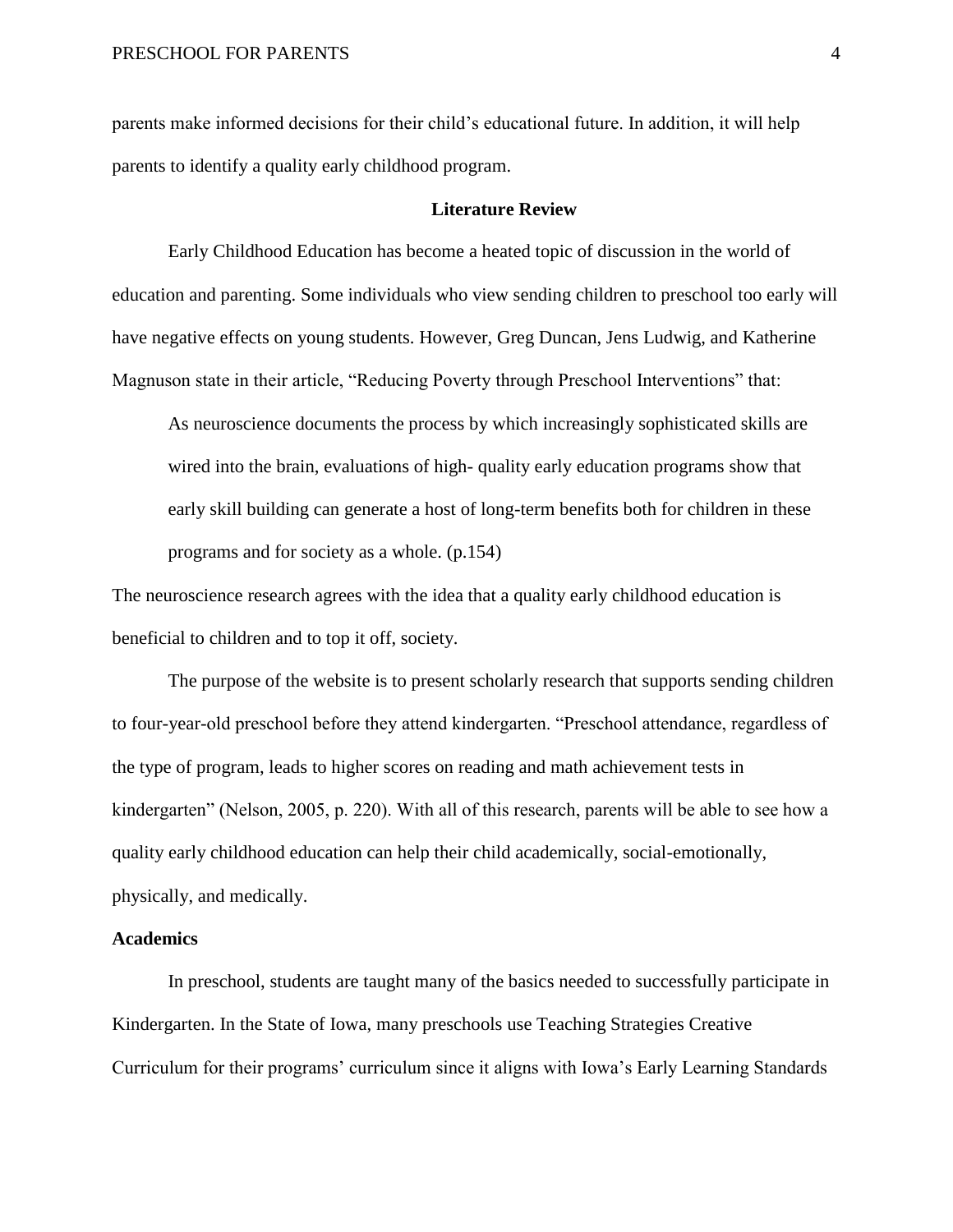and Iowa Quality Preschool Program Standards (IQPPS). Creative Curriculum (2013) has 38 research-based objectives.

They inform every aspect of teaching, include predictors of school success, and are aligned with state early learning guidelines and the Head Start Child Development and Early Learning Framework. The objectives cover 10 areas of development and learning, including broad developmental areas, content areas, and English language acquisition. Many of the objectives also include dimensions that guide teachers' thinking about various aspects of that objective, and help clarify what it addresses. (p.13)

Those ten areas of development are Social-Emotional, Physical, Language, Cognitive, Literacy, Mathematics, Science and Technology, Social Studies, and the Arts. There is also English language acquisition objectives for English as a second language (ESL) students. These subject areas cover the areas of concern when it comes to pre-academics for early childhood students per Iowa Early Learning Standards and IQPPS (Teaching Strategies, 2013).

#### **Social-Emotional**

As mentioned above, one of the areas taught and developed in preschool are socialemotional skills. Sending young children to quality preschool programs gives them a chance to develop social-emotional skills like working with others, maintaining friendships, managing emotions, responding to emotional cues of others, and solving social problems. Social-emotional skills are easier to develop when surrounded by peers of a similar age range (Teaching Strategies, 2013). Keith Hyatt and John Filler (2007) point out in the research article, "A Comparison of the Effects of Two Social Skills Training Approaches on Teacher and Child Behavior" that

The importance of age-appropriate social skills to the success of children in the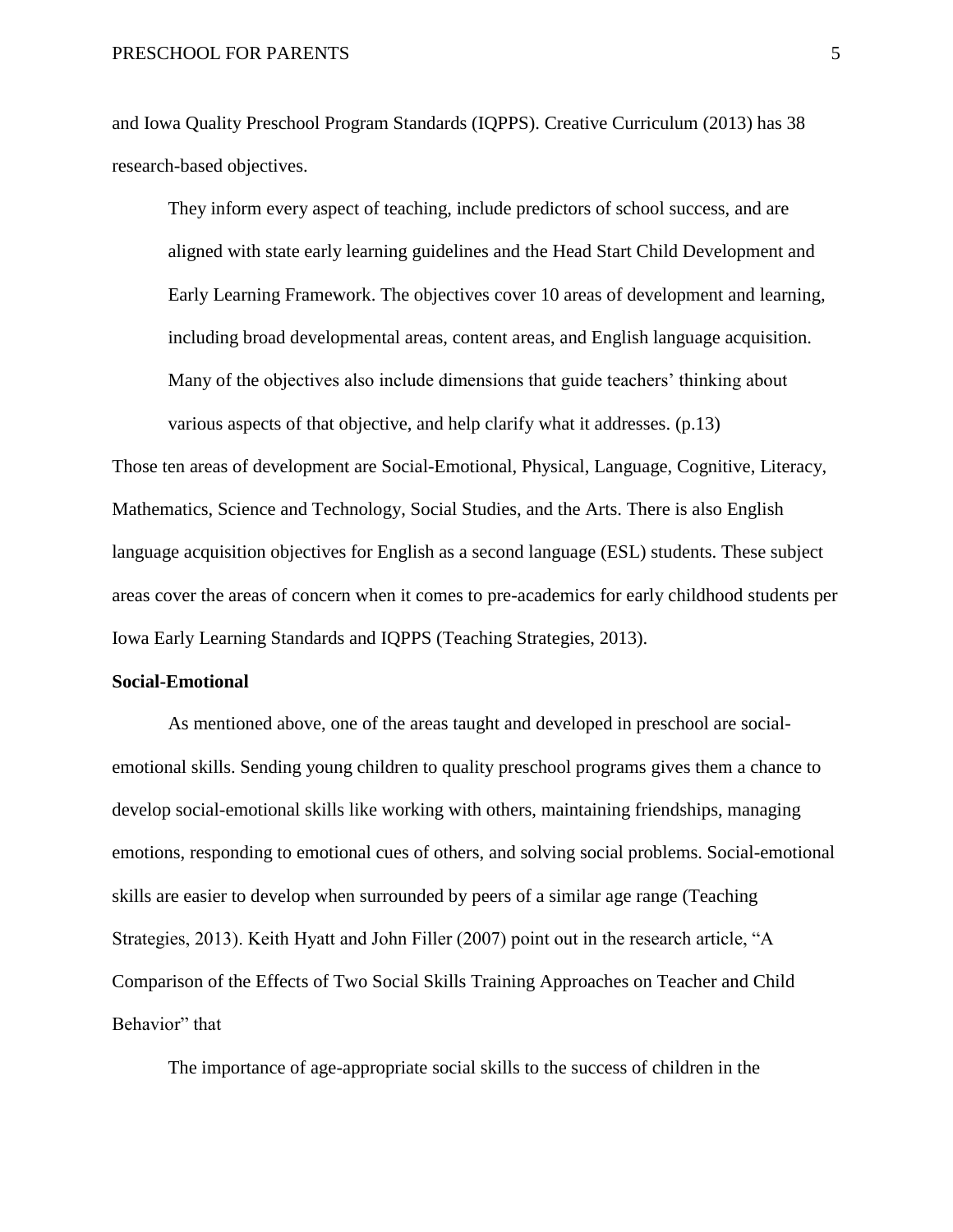classroom has been documented numerous times in literature. The lack of appropriate social skills has been associated with later difficulties in life, such as failure to complete school, difficulties with police, unemployment, social isolation, and as a limiting factor in school success. Research validates strategies for enhancing the social skill and social competence levels of young children is critical to both identifying social skill deficiencies and implementing effective plans for instructional remediation. (p.85)

Their findings solidify the idea that teaching young children social skills is paramount to their success not only in school but also in life.

#### **Physical Health**

Preschool is a time student's work to develop their fine and gross motor skills through various large and small muscle activities. Early Childhood teachers per Iowa Quality Preschool Program Standards (IQPPS) under program standard two of curriculum. Characteristics 13 and 14 say that quality preschool programs must provide "varied opportunities and materials that support fine motor development and large motor development" (Iowa Department of Education, 2012, p.10).

Students who attend preschool are subject to medical screenings. Many schools even have health care professionals come to the school to do screenings on students' eyes, teeth, and ears. Not to mention, preschool teachers are trained to notice any issues students might have because of a disability, which would help students get the early intervention they would need to overcome those difficulties. Students with disabilities who receive early intervention services are more likely to make progress than those who go without services.

#### **Methods**

#### **Procedure**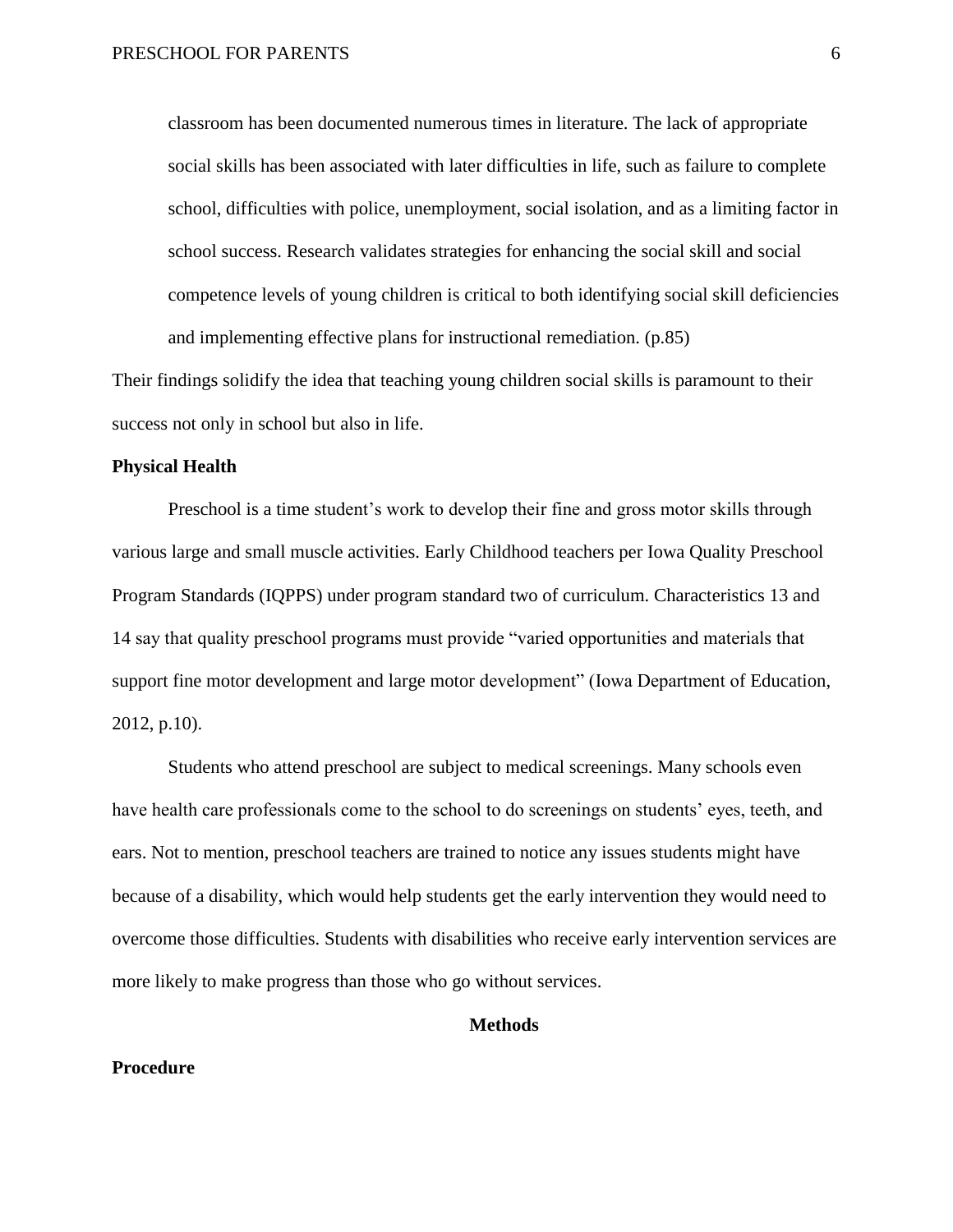The author has spent a lot of time working and talking with parents of early childhood students through years of teaching, parent teacher conferences, and other school activities. One of the biggest questions asked was, "Why should kids come to preschool?" Closely followed by statements made by non-educators that say that all early childhood educators do all day is finger paint and play with kids. This website was created to help the public, most importantly parents of young children, understand what happens in a preschool classroom with research-based evidence and why it is so much more than finger painting.

Communicating effectively with parents has been a difficult task for teachers and school districts alike for many years. Parents of today's youth grew up with more technology than their predecessors thus are more apt to use tech devices and apps to communicate. The author has found that many parents enjoy surfing the internet, using social media, emailing, and text messaging as ways to communicate and gather information. Using that knowledge, the decision to create a website to educate parents on the benefits of preschool seemed just right for the job.

Creating a website can be a daunting task. There are many intricate parts to a website and it can be very difficult for an average individual to create one from scratch. That being said, the author decided to use one of the Google suite products called Google Sites. Google Sites has templates and themes to help the average person create a seamless, professional look to a website without having to understand all of the technical jargon necessary to build a website. Google Sites made it easier to create pages within the website as well as adding content and graphics. Also, Google Sites is a free app that comes with any Google email or better known as a gmail account.

The Preschool for Parents web address is <https://goo.gl/OHtJps>. It should be noted that this is a shortened website address. The original website's address was very long. It was difficult to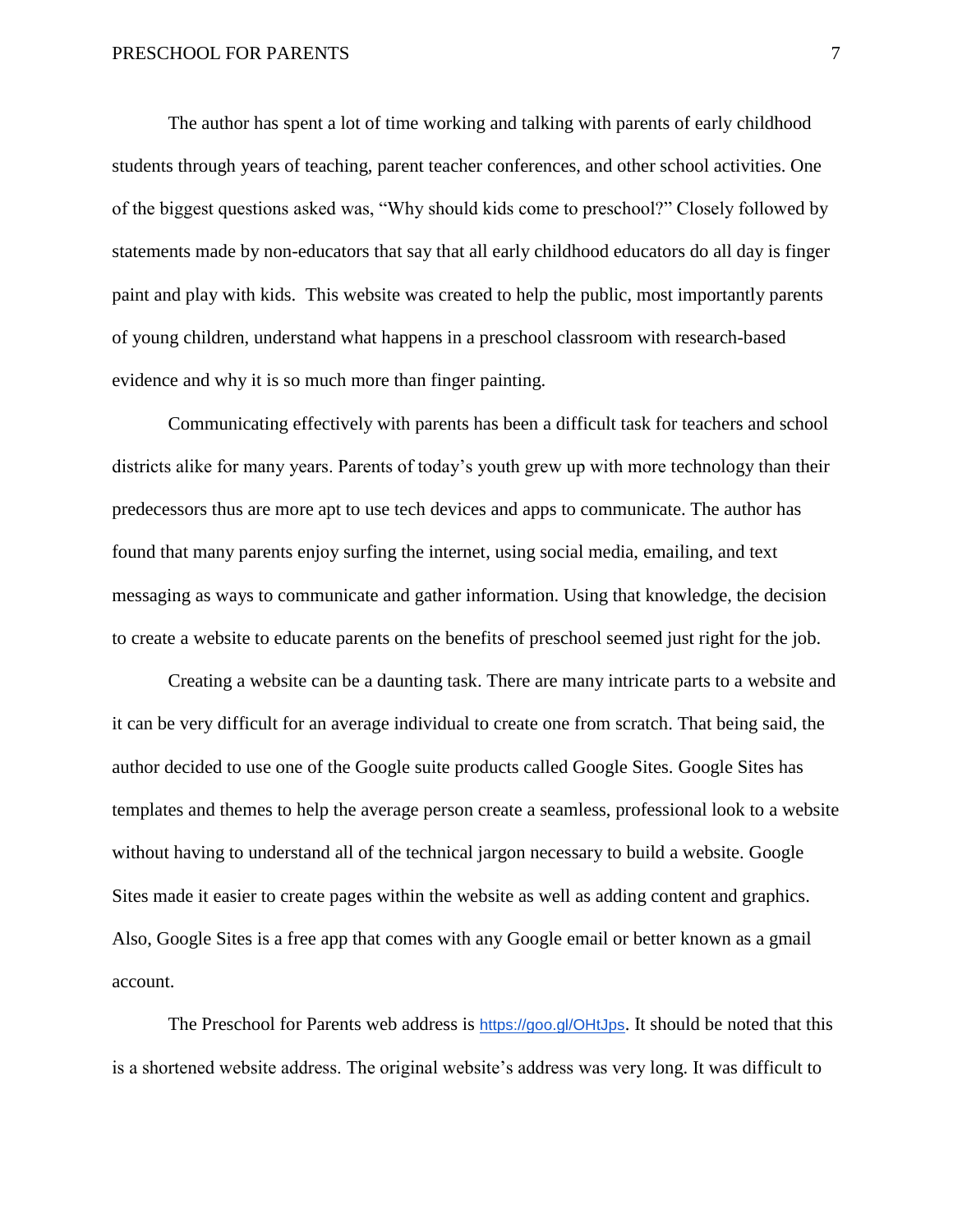fit on flyers and notes. The newer, shorter address was more appealing and easier to share with others. The author used Google's free Google URL shortener to create a shorter address.

After completing the website, the next step was letting the public know how to access the website. The author knows many individuals with young children and spread the word via social media outlets such as Facebook and Twitter. Flyers were also posted in local post offices, restaurants, and libraries of six towns in Northern Central Iowa. (Appendix A) Students, at the school where the author works, were also sent home with notes describing the website and the benefits of visiting it. (Appendix B) The demographics of this area would be of rural living, largely Caucasian individuals ranging from poverty to upper middle class.

#### **Analysis**

The Preschool for Parents website went live at the beginning of April. (Appendix C) Since a Google Site is an editable and revisable format, the author was able to update the content and change formatting as needed. This was extremely helpful since mistakes in formatting and citations had been made in the original website.

After reviewing other research projects, the author decided to add a feedback form to see what was working and what areas still needed improvement. A Google Form was created and embedded in the feedback page of the website. The feedback form consists of seven questions for visitors to fill out. Visitors were asked for their emails, if they were parents to children under 5 years of age, if the website changed their perception of preschool, if they would be more likely to enroll their child in a preschool program, if the website would help them identify quality preschool programs, how did they hear about the website, and what information they thought was missing from the website. There was a disclaimer above the email slot of the form assuring visitors that their emails were being collected merely for data collection and would not be used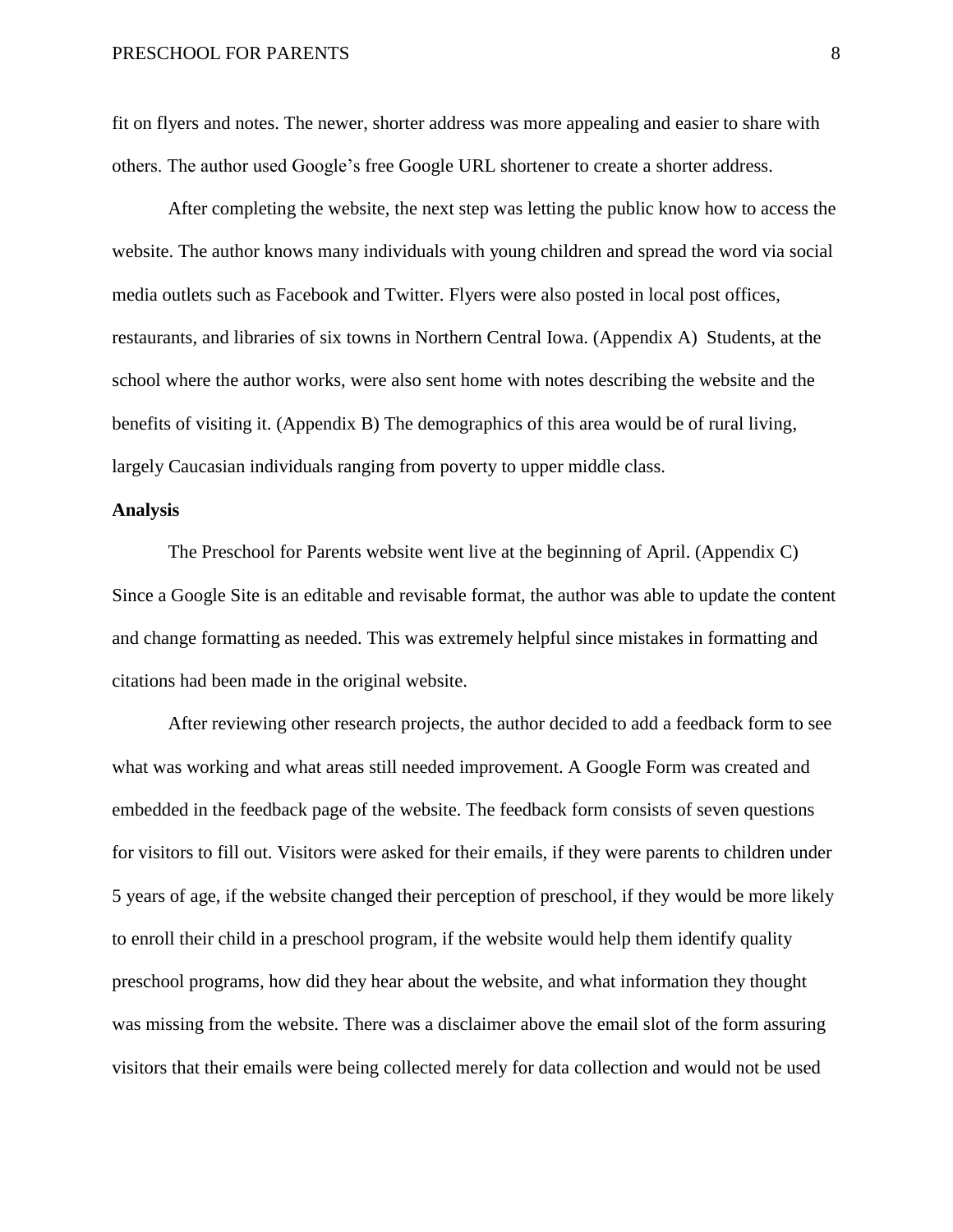#### for any other purpose. (Figure 1.)



*Figure 1.* A photo of the email question at the top of the feedback form.

Since the feedback form was added on April 15, 2017, there have been fifty-two people to leave feedback. Of those fifty-four people, thirty-eight of those people were parents of children under 5 years of age. (Figure  $2 \& 3$ ) When asked if the website changed their perception of preschools (Figure 4), twenty-five people answered yes, fifteen said a little, eight answered no, and six people answered in the other category where they were allowed to leave their own comments. (Figure 5) When reviewing the other comments, the consensus was that these individuals already had enrolled their children in preschool programs and agreed with the importance of preschool already, but that the website did reaffirm their beliefs in early childhood education.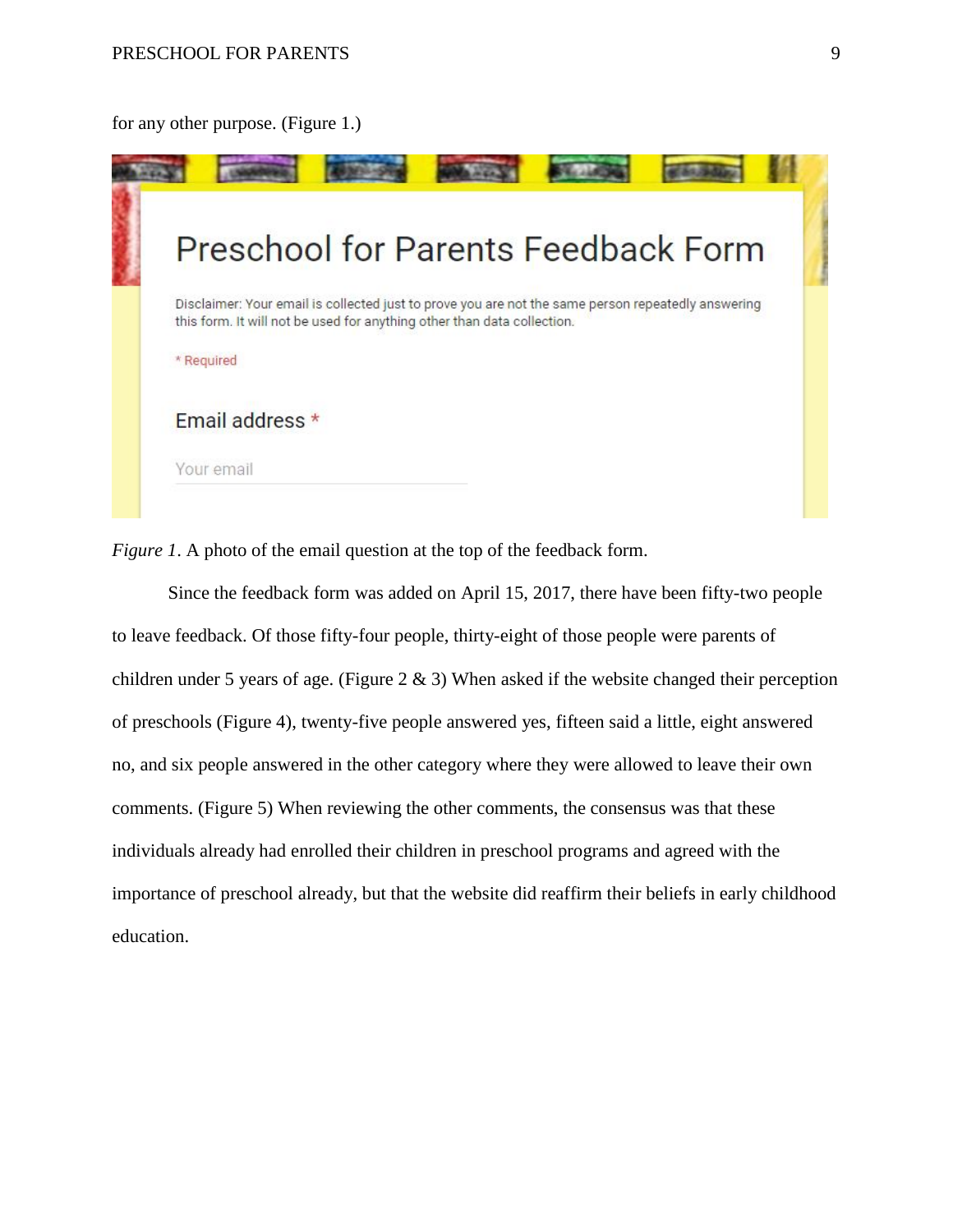Are you a parent or legal guardian of child less than 5 years of age?\* Yes No







*Figure 3.* A pie chart showing the results of the parental question on the feedback form.

| Did this website change your perception of preschools? * |
|----------------------------------------------------------|
| Yes                                                      |
| A little                                                 |
| No                                                       |
| Other:                                                   |

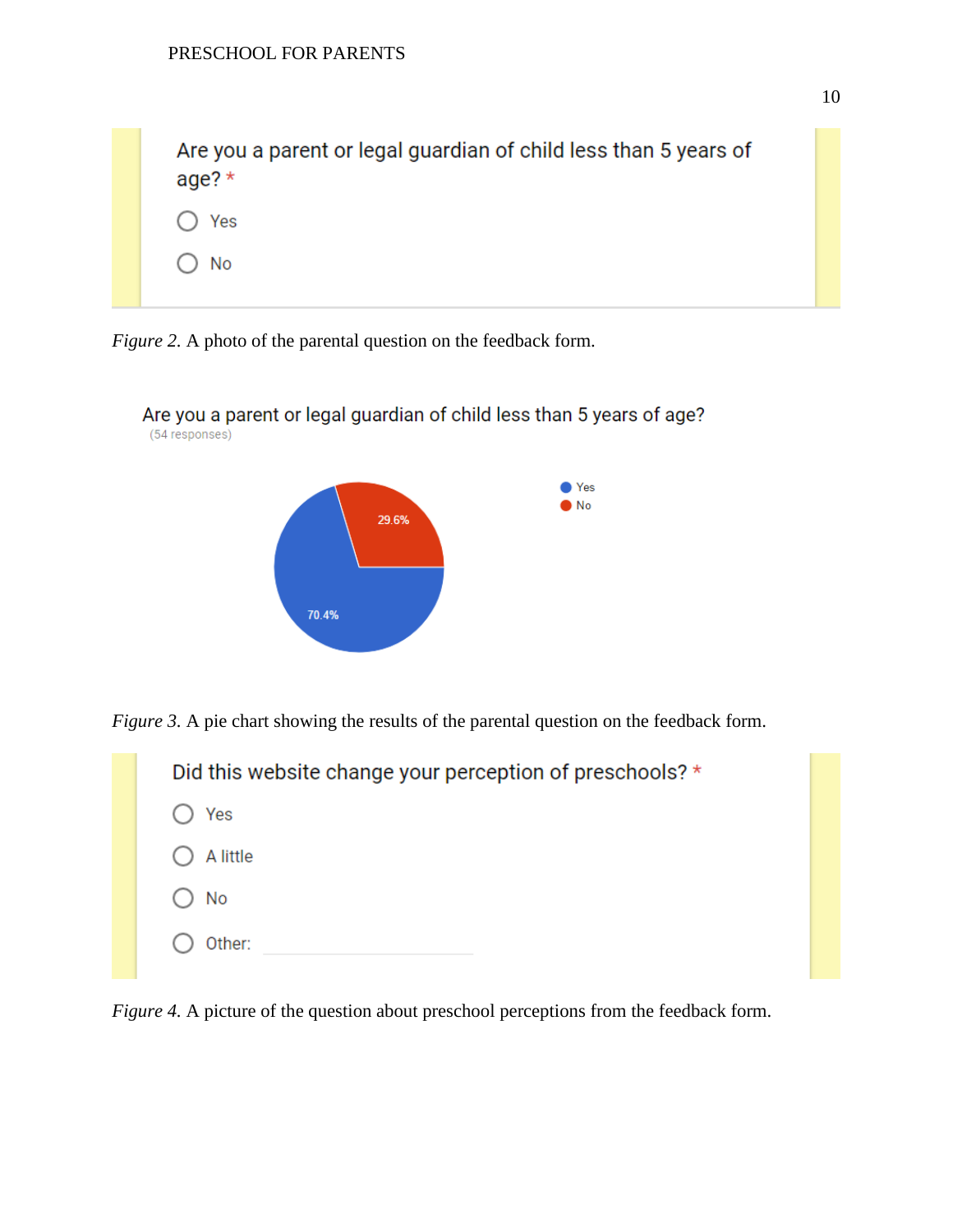

Did this website change your perception of preschools? (54 responses)

*Figure 5.* A pie chart showing the results of the question about preschool perceptions on the feedback form.

The next question on the form asked visitors if they would be more likely to enroll their child in a quality preschool program because of the information provided to them from this website. (Figure 6) Forty-three people answered yes, eight people answered maybe, two answered with other, and one person said no. (Figure 7) The two other answers were left a sport to explain their answer. One visitor stated that he or she did not have children so it was not applicable to him or her. The other visitor explained that she and her husband had already enrolled their children in preschool.

Would you be more likely to enroll your child in a quality early childhood program because of this website? \*

- Yes Maybe
- No
- Other: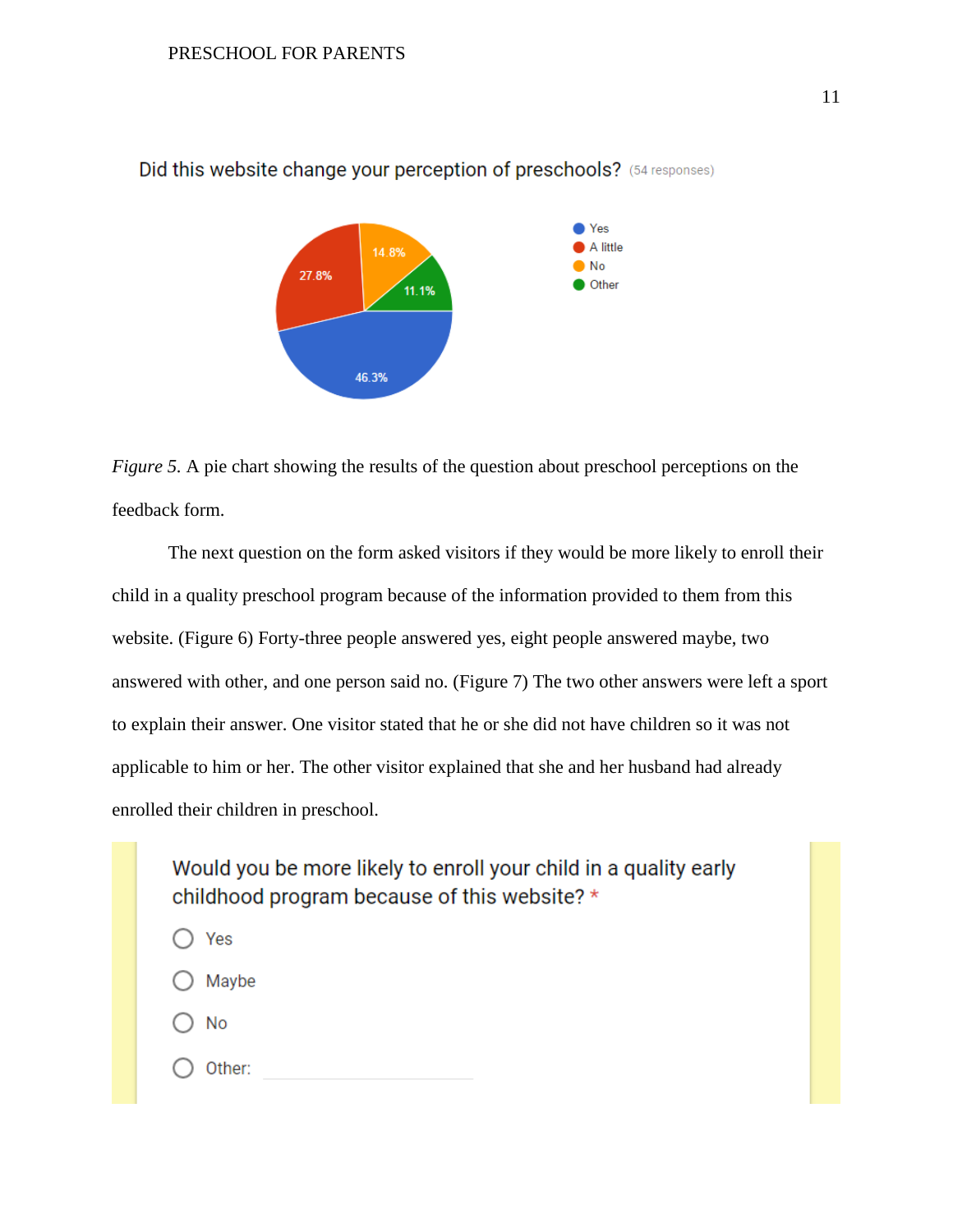*Figure 6.* A picture of the preschool enrollment question from the feedback form.



*Figure 7.* A pie chart showing the preschool enrollment question results from the feedback form.

The fifth question on the form asked visitors if they would be able to better identify a quality early childhood program based on the information from the website. (Figure 8) Fortyeight people answered yes. Six people answered with maybe. No one answered other or no which were the other two options. (Figure 9)

| Do you feel like you would be able to tell what a quality early<br>childhood program should look like after reviewing the<br>information in this website? * |  |  |  |  |  |  |
|-------------------------------------------------------------------------------------------------------------------------------------------------------------|--|--|--|--|--|--|
| Yes                                                                                                                                                         |  |  |  |  |  |  |
| Maybe                                                                                                                                                       |  |  |  |  |  |  |
| No                                                                                                                                                          |  |  |  |  |  |  |
| Other:                                                                                                                                                      |  |  |  |  |  |  |

*Figure 8.* A picture about identifying a quality early childhood program question from the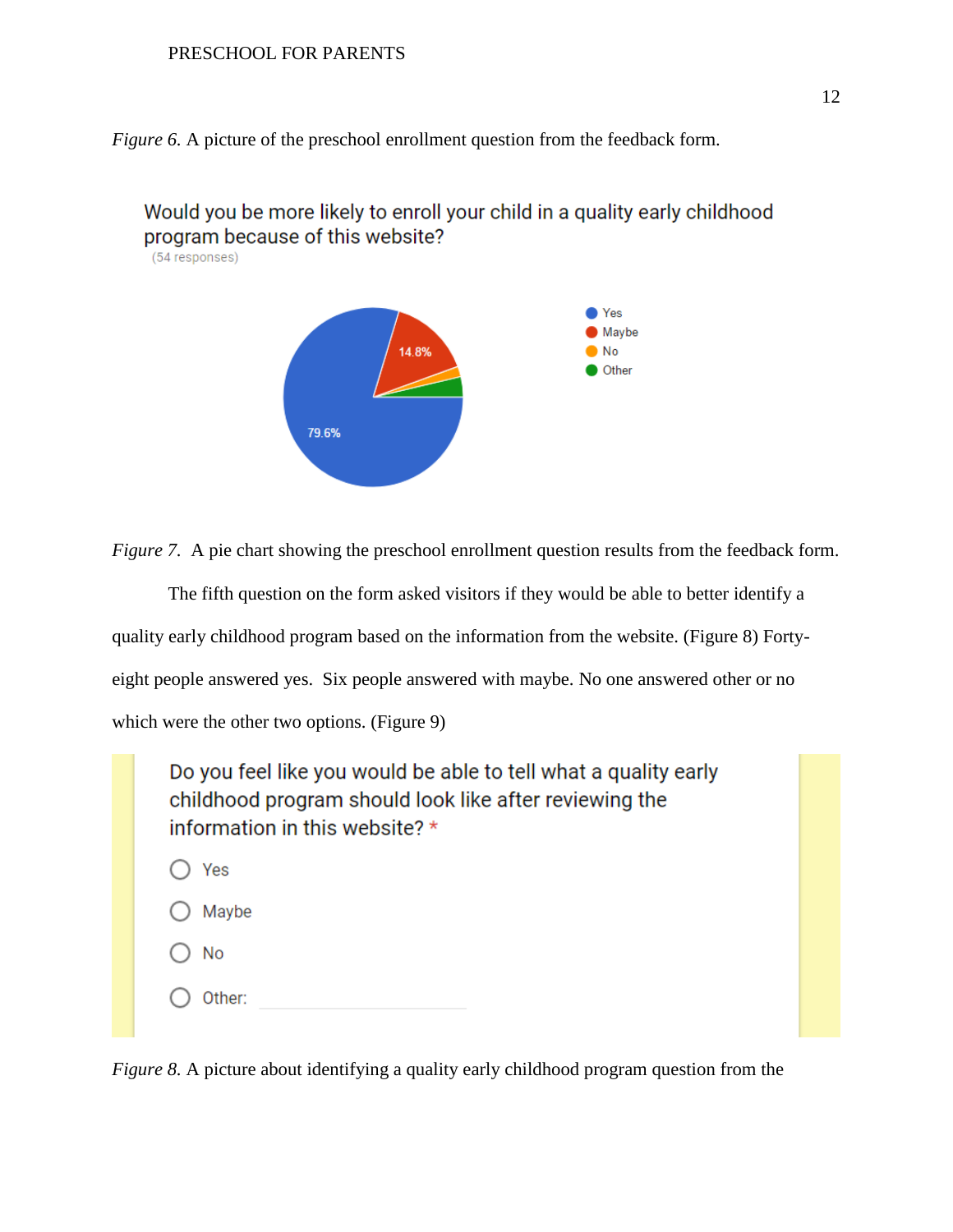#### feedback form.

Do you feel like you would be able to tell what a quality early childhood program should look like after reviewing the information in this website? (54 responses)



*Figure 9.* A pie chart showing results of the question about identifying a quality early childhood program from the feedback form.

Second to last question on the form asked visitors how they heard about the website. (Figure 10) Thirty-three people said they heard about it through social media. Fifteen people heard it through word of mouth. Four people answered other and explained they received an email from friends telling them to visit the site. Finally, two people answered that they read about the website from flyers posted out in communities. (Figure 11)

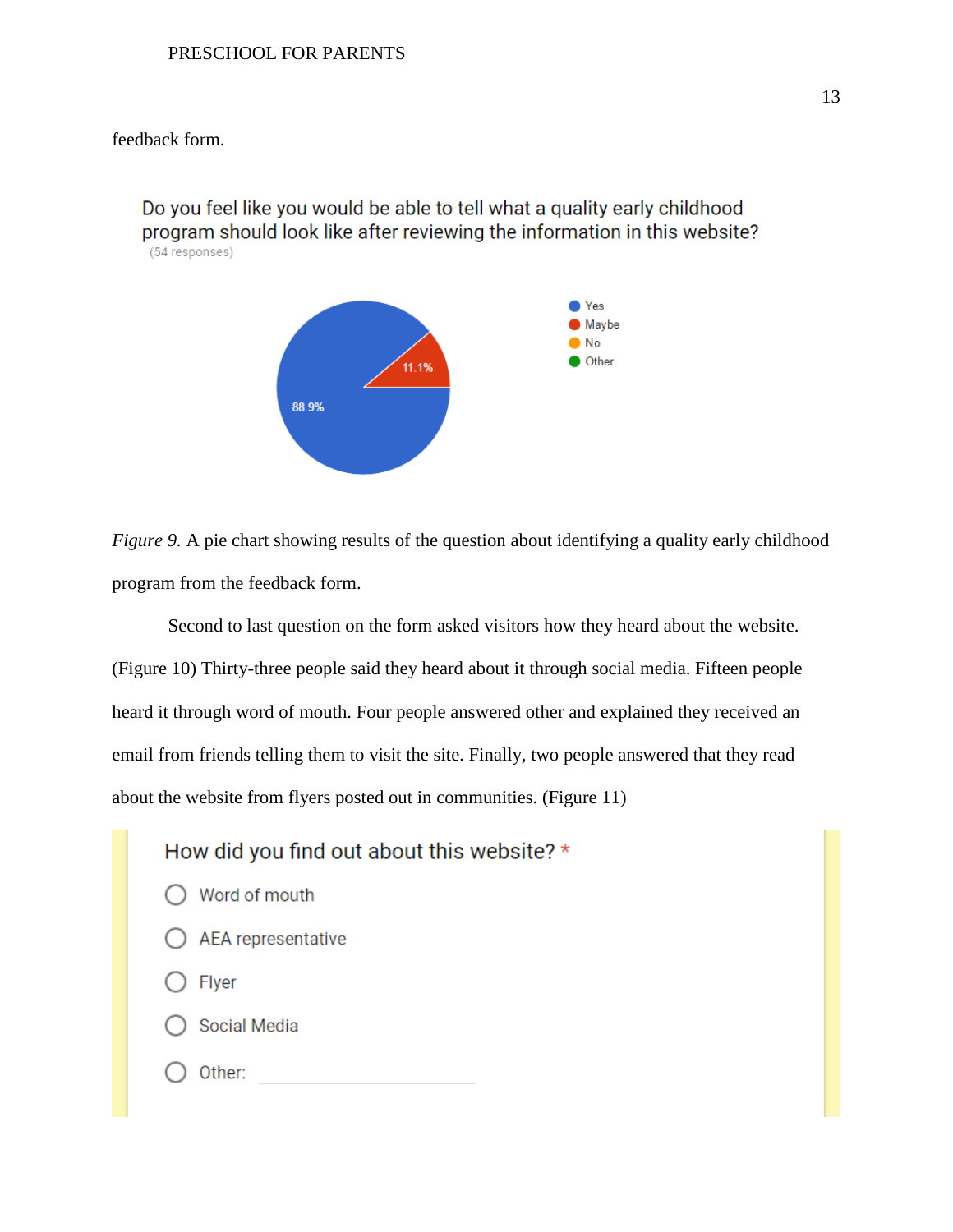



How did you find out about this website? (54 responses)

*Figure 11.* A pie chart of the results for the question about how visitors heard about the website on the feedback form.

The final question on the feedback form asks visitors if there was any information left off the website that they would like to see added. (Figure 12) Forty-eight people answered with some form of no implying they thought the website was good as it is currently. Three people indicated they enjoyed the list of resources for parents. Two people indicated they would like to see a schedule of events in a classroom. Two other visitors indicated that the citations page was a bit overwhelming and suggested paring down the summaries shown there. One individual suggested a revision of some of the wording. One visitor suggested creating an area for parents of children who have already attended preschool to share their experiences. Finally, one other person suggested that this information could be pertinent to all people in society not just parents of young children.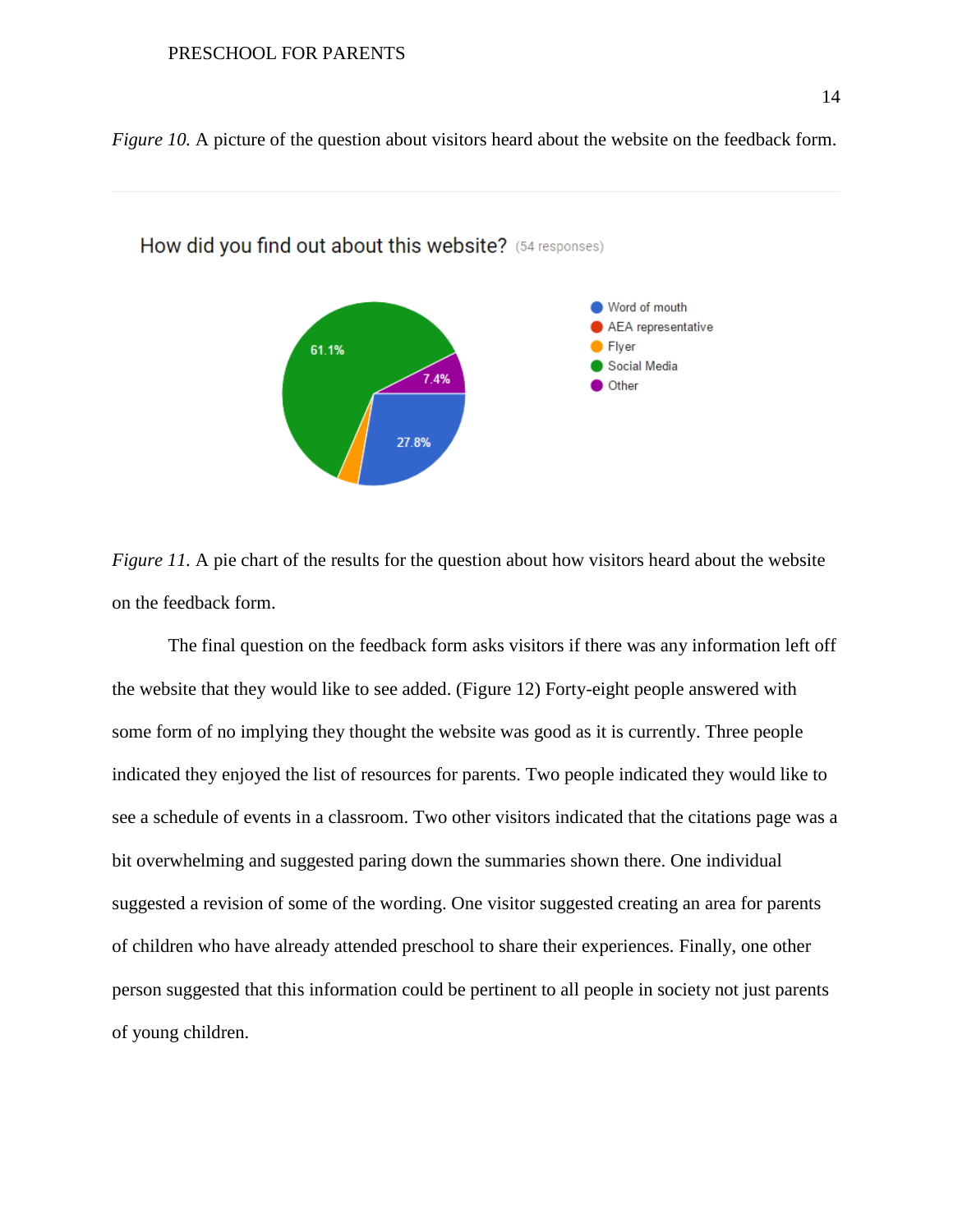

*Figure 12.* A picture of the suggestions question on the feedback form.

#### **Future Development**

Looking through the feedback from visitors to the site, many individuals found the website to be informative and well put together. Others merely had suggestions on how to improve the website. As mentioned above, one of the greatest aspects of using Google Sites to create the website is that it is a revisable media. The author plans to implement some of the changes suggested by visitors such as creating a page for parents of children who have already been to preschool to share their views and experiences. The other change will be to the citations page. The author plans to revise the way the citations are listed and possibly add links to articles for visitors to read themselves. In addition, a change to the name of the website is under advisement. The author is considering calling the sight Preschool for the Public to attract more attention to the site and entice more than just parents to view the content.

When reviewing the way most people heard of the website, social media and email made up 68.5% of visitors. Word of mouth was second with 27.8%. While flyers only managed to draw in 3.7% of visitors to the site. Moving forward, the author plans to share the site with AEA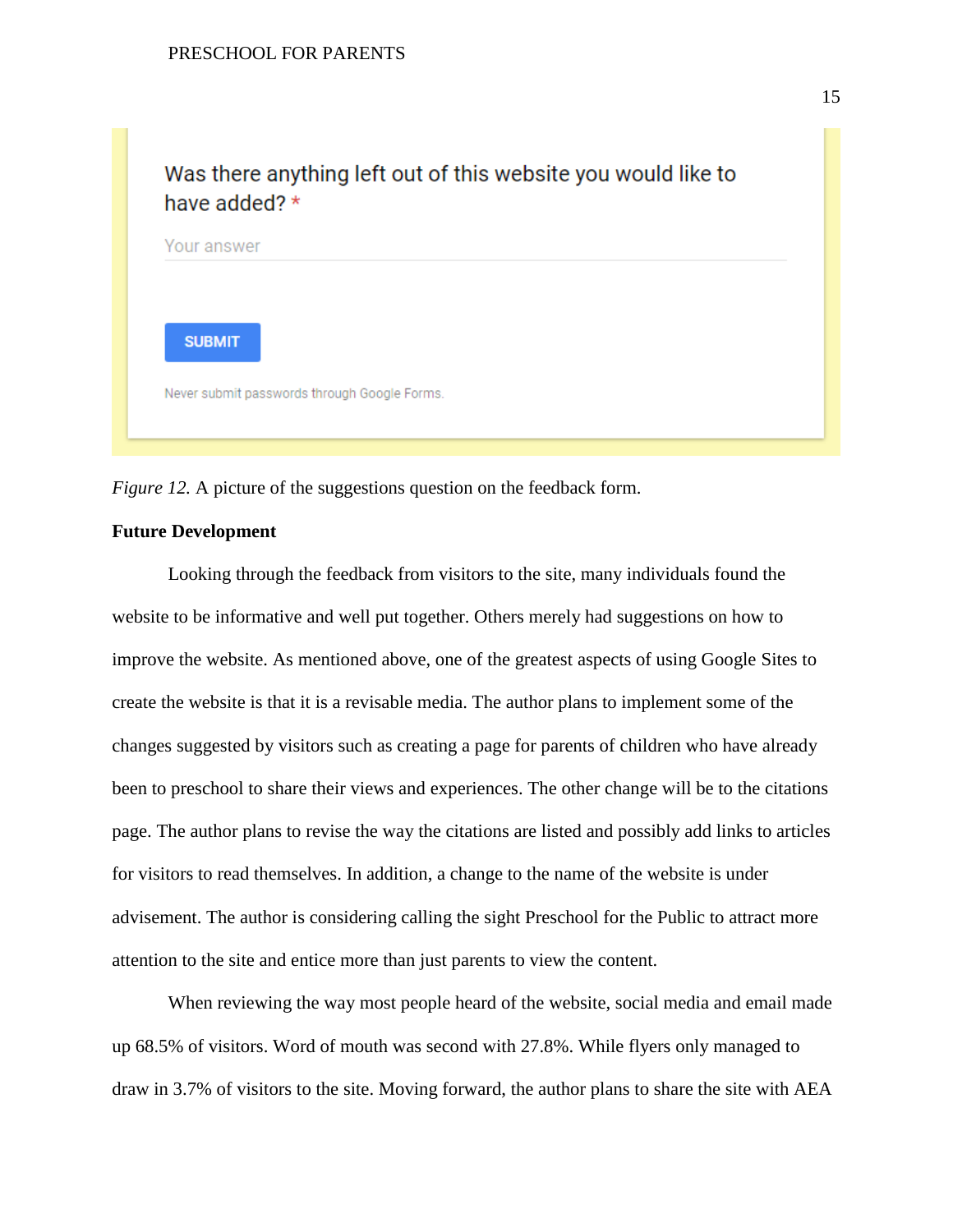and Early ACCESS representatives so that they can pass along the website to more of the target audience, parents of young children. In addition, the author intends to share the site with local preschool teachers so that they can use it for reference in their daily work.

In conclusion, the Preschool for Parents website meets its goal of providing parents with research on the benefits of a quality early childhood education for their children. The website is a working document that can and will be updated to meet the needs of its intended audience. The feedback from visitors overall was positive and supports the need for this website to exist. The author believes that parents will now be able to make informed decisions about their child's early childhood education.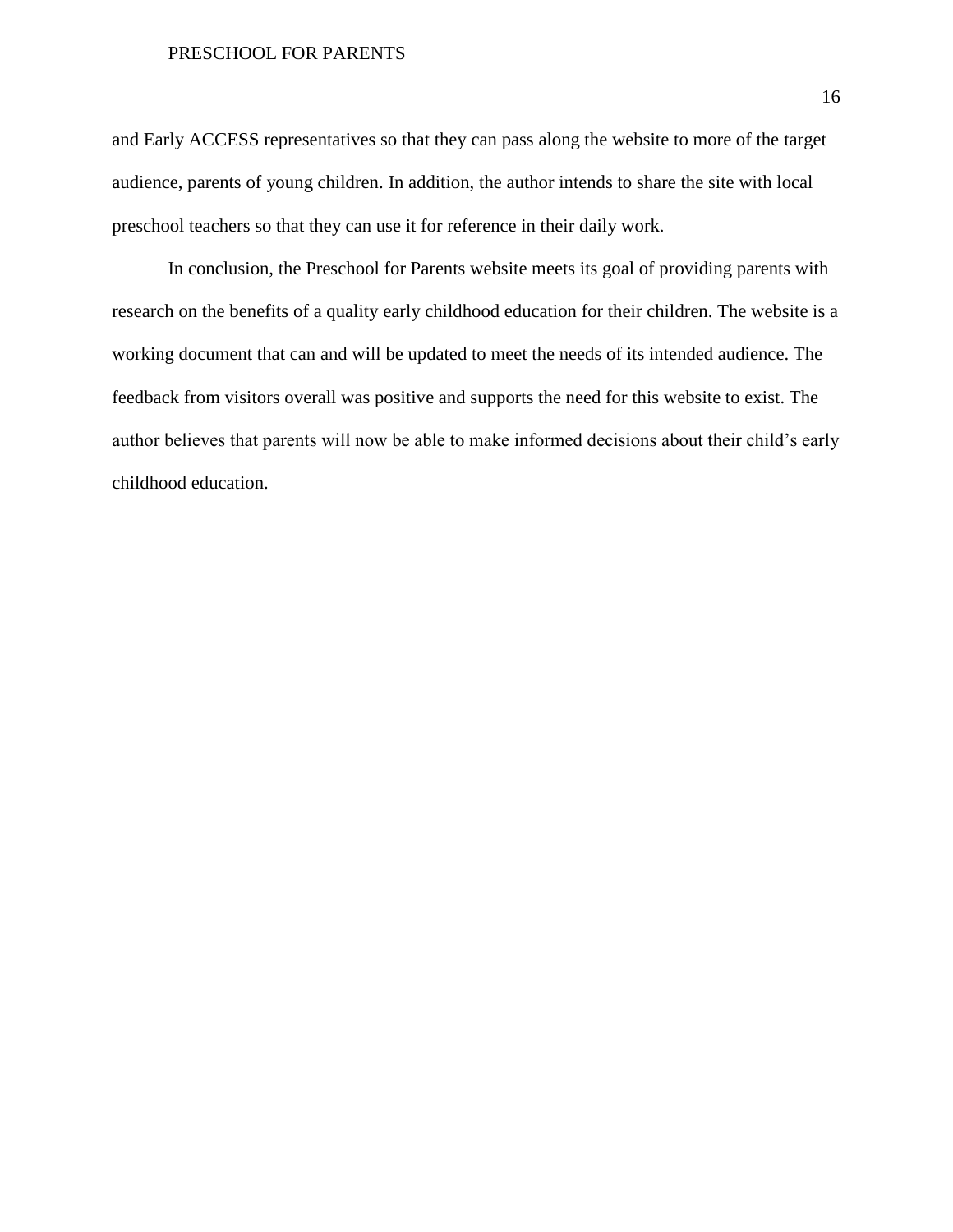#### References

- Duncan, G. J., Ludwig, J., & Magnuson, K. A. (2007). Reducing Poverty through Preschool Interventions. *Future Of Children*, 17(2), 143-160.
- Hyatt, K. J., & Filler, J. W. (2007). A comparison of the effects of two social skill training approaches on teacher and child behavior. *Journal of Research in Childhood Education*, 22(1), 85-96. Retrieved from

[https://ezproxy.nwciowa.edu/login?url=http://search.proquest.com/docview/203868549?a](https://ezproxy.nwciowa.edu/login?url=http://search.proquest.com/docview/203868549?accountid=28306) [ccountid=28306](https://ezproxy.nwciowa.edu/login?url=http://search.proquest.com/docview/203868549?accountid=28306)

Iowa Early Learning Standards. (2012). Des Moines, IA: Iowa Early Childhood.

Retrieved from [https://www.educateiowa.gov/documents/early-childhood/2014/10/iowa](https://www.educateiowa.gov/documents/early-childhood/2014/10/iowa-early-learning-standards-2012)[early-learning-standards-2012](https://www.educateiowa.gov/documents/early-childhood/2014/10/iowa-early-learning-standards-2012)

Iowa Quality Preschool Program Standards. (2007, July). Des Moines, IA: Iowa

Department of Education: Early Childhood Services.

Retrieved from [https://www.educateiowa.gov/pk-12/early-childhood/statewide-](https://www.educateiowa.gov/pk-12/early-childhood/statewide-voluntary-preschool-program-four-year-old-children)

[voluntary-preschool-program-four-year-old-children](https://www.educateiowa.gov/pk-12/early-childhood/statewide-voluntary-preschool-program-four-year-old-children)

Lee, J., & Fox, J. (2009). Children's communication and socialization skills by types of early education experiences. *Journal of Research in Childhood Education, 23*(4), 475-488. Retrieved from [https://ezproxy.nwciowa.edu/login?url=http://search.proquest.com/docview/203886359?a](https://ezproxy.nwciowa.edu/login?url=http://search.proquest.com/docview/203886359?accountid=28306)

[ccountid=28306](https://ezproxy.nwciowa.edu/login?url=http://search.proquest.com/docview/203886359?accountid=28306)

Nelson, R. F. (2005). The impact of ready environments on achievement in kindergarten. *Journal of Research in Childhood Education*, 19(3), 215-221. Retrieved from [https://ezproxy.nwciowa.edu/login?url=http://search.proquest.com/docview/203882133?a](https://ezproxy.nwciowa.edu/login?url=http://search.proquest.com/docview/203882133?accountid=28306)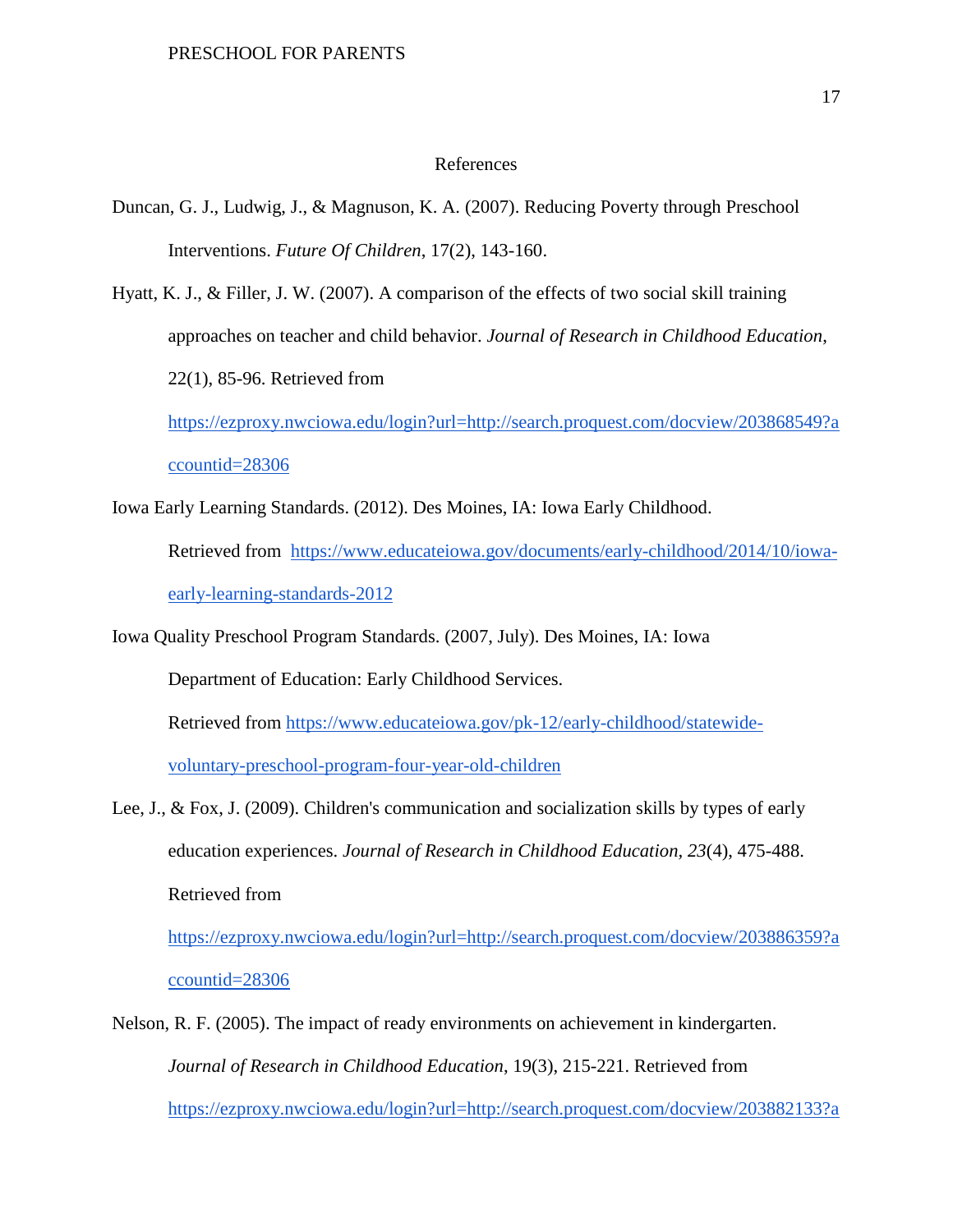#### [ccountid=28306](https://ezproxy.nwciowa.edu/login?url=http://search.proquest.com/docview/203882133?accountid=28306)

Teaching Strategies: The Creative Curriculum for Preschool Touring Guide. (2013).

Bethesda, MD: *Teaching Strategies*.

Retrieved from<https://teachingstrategies.com/>

Vespo, J. E., Capece, D., & Behforooz, B. (2006). Effects of the nurturing curriculum on social, emotional, and academic behaviors in kindergarten classrooms. *Journal of Research in Childhood Education,* 20(4), 275-285. Retrieved from

[https://ezproxy.nwciowa.edu/login?url=http://search.proquest.com/docview/203865902?a](https://ezproxy.nwciowa.edu/login?url=http://search.proquest.com/docview/203865902?accountid=28306) [ccountid=28306](https://ezproxy.nwciowa.edu/login?url=http://search.proquest.com/docview/203865902?accountid=28306)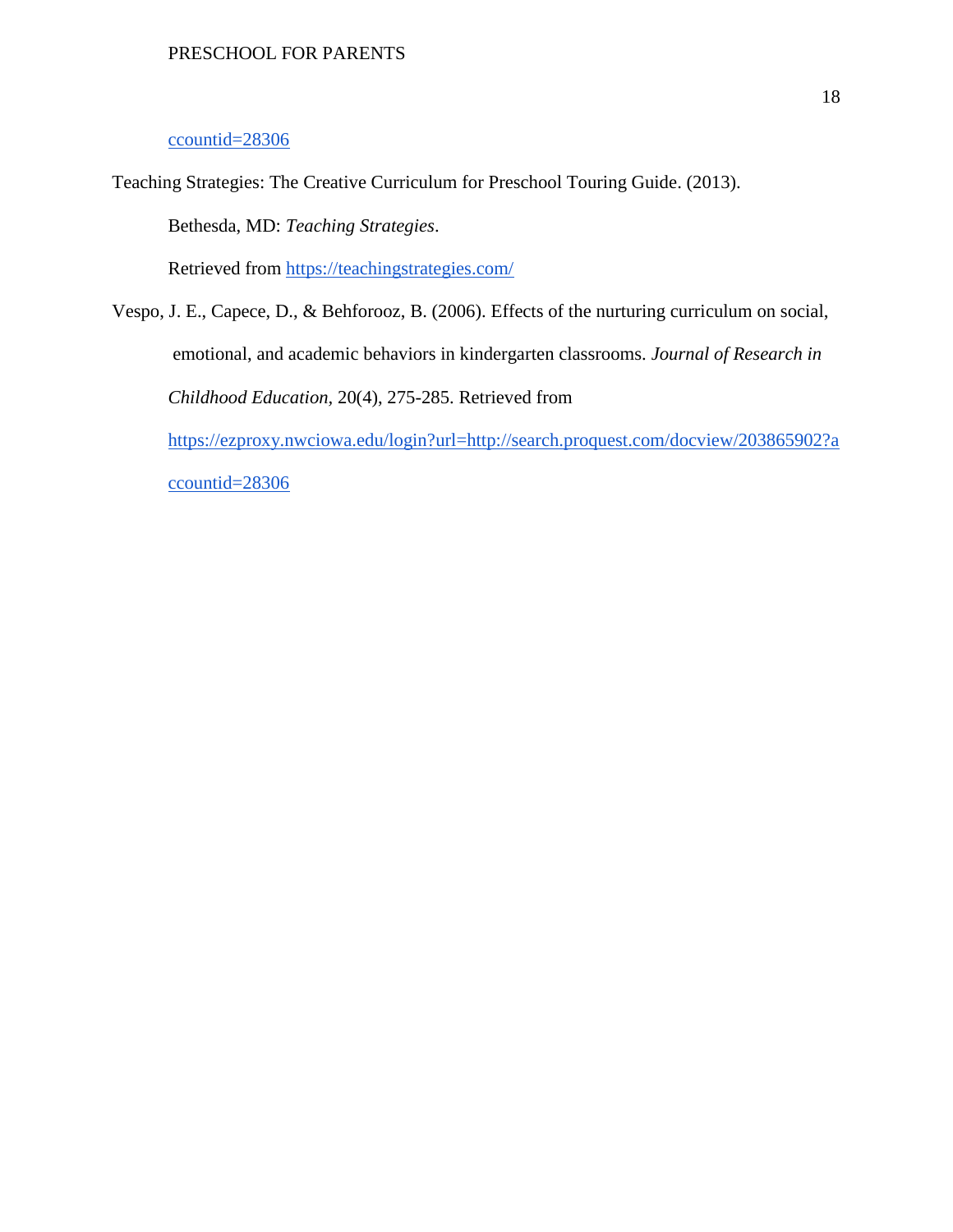### APPENDIX A Preschool for Parents!

A website for parents to learn why it's important to send your child to preschool and to understand all that happens in a quality preschool classroom.

Topics covered: Standards Early Intervention Pre-Academics Social-Emotional Skills Physical Development





Plus, over 100 resources for parents to use in the home!! Activities Apps **Books Websites** 

## Visit <https://goo.gl/OHtJps>

(This is a shortened URL. All letters are case sensitive.) Once there, please consider filling out the feedback form to help improve the site. All feedback will be greatly appreciated!

Take one, please!

| https://goo.gl/OHtJps | https://goo.gl/OHtJps | https://goo.gl/OHtJps |  |  |  |  |  |  |
|-----------------------|-----------------------|-----------------------|--|--|--|--|--|--|
| https://goo.gl/OHtJps | https://goo.gl/OHtJps | https://goo.gl/OHtJps |  |  |  |  |  |  |
| https://goo.gl/OHtJps | https://goo.gl/OHtJps | https://goo.gl/OHtJps |  |  |  |  |  |  |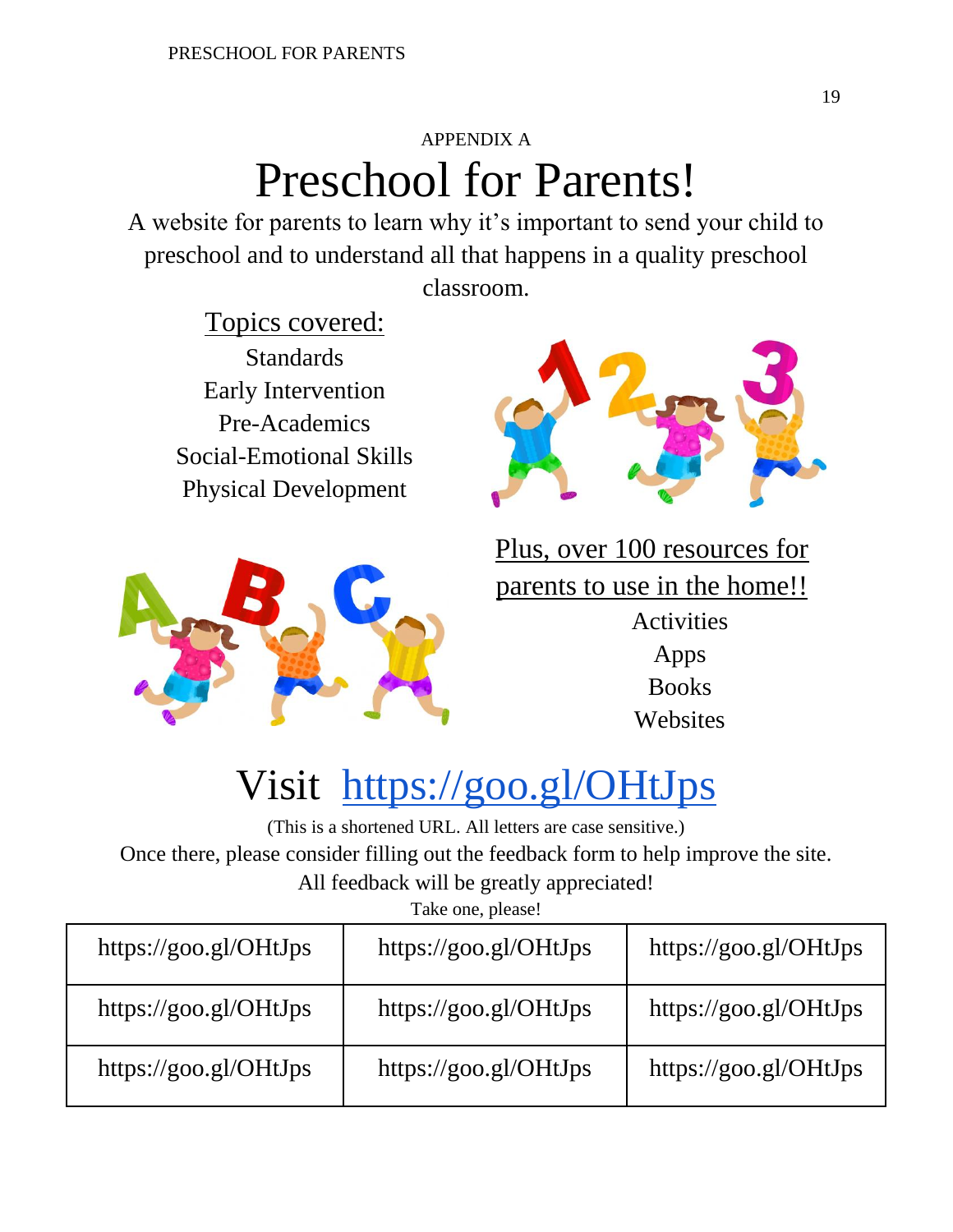## APPENDIX B Preschool for Parents!

A website for parents to learn why it's important to send your child to preschool and to understand all that happens in a quality preschool classroom.

Topics covered:

Standards Early Intervention Pre-Academics Social-Emotional Skills



Physical Development



Plus, over 100 resources for parents to use in the home!! **Activities** 

> Apps Books **Websites**

# Visit <https://goo.gl/OHtJps>

(This is a shortened URL. All letters are case sensitive.)

Once there, please consider filling out the feedback form to help improve the site. All feedback will be greatly appreciated!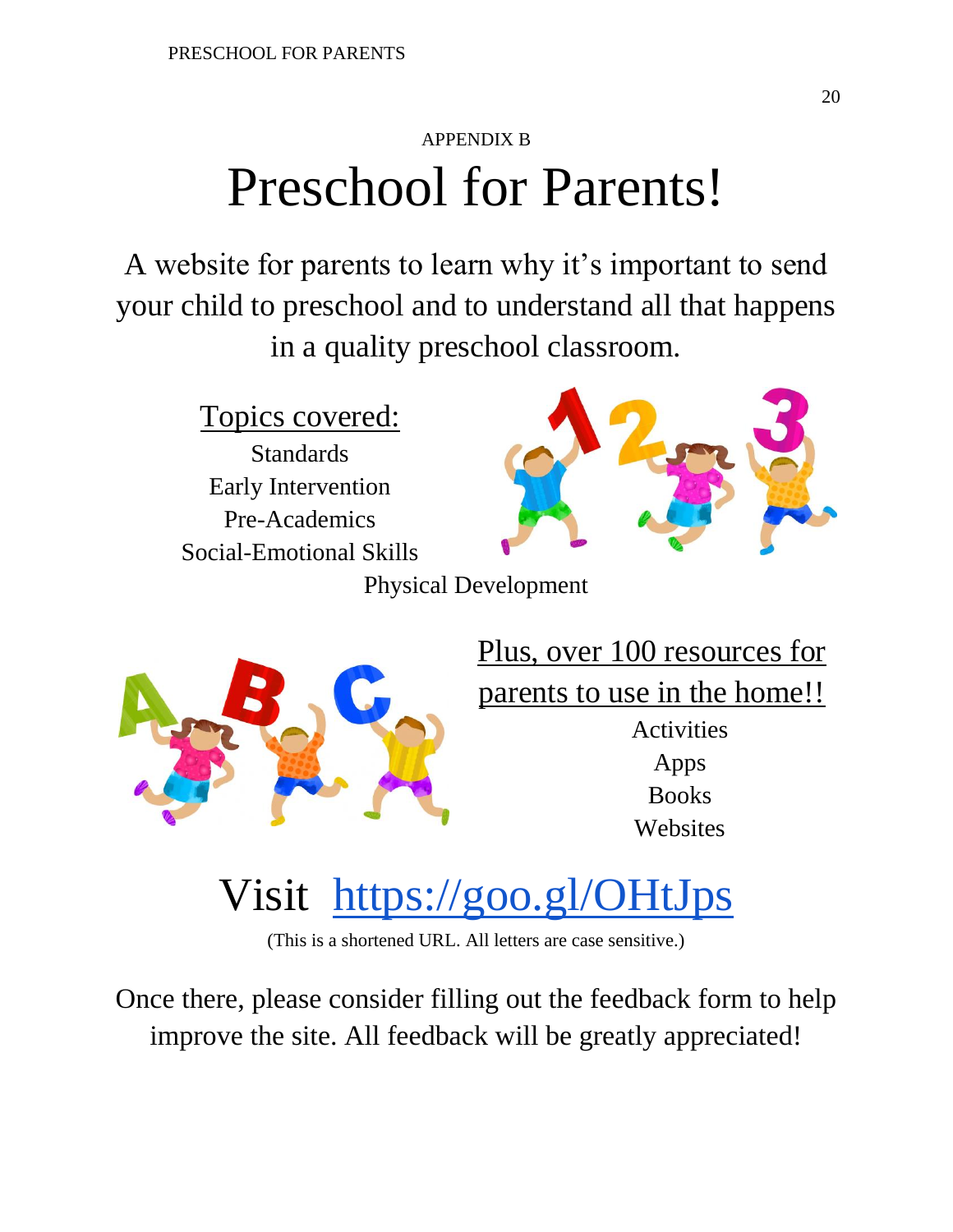

Benefits and Learning Page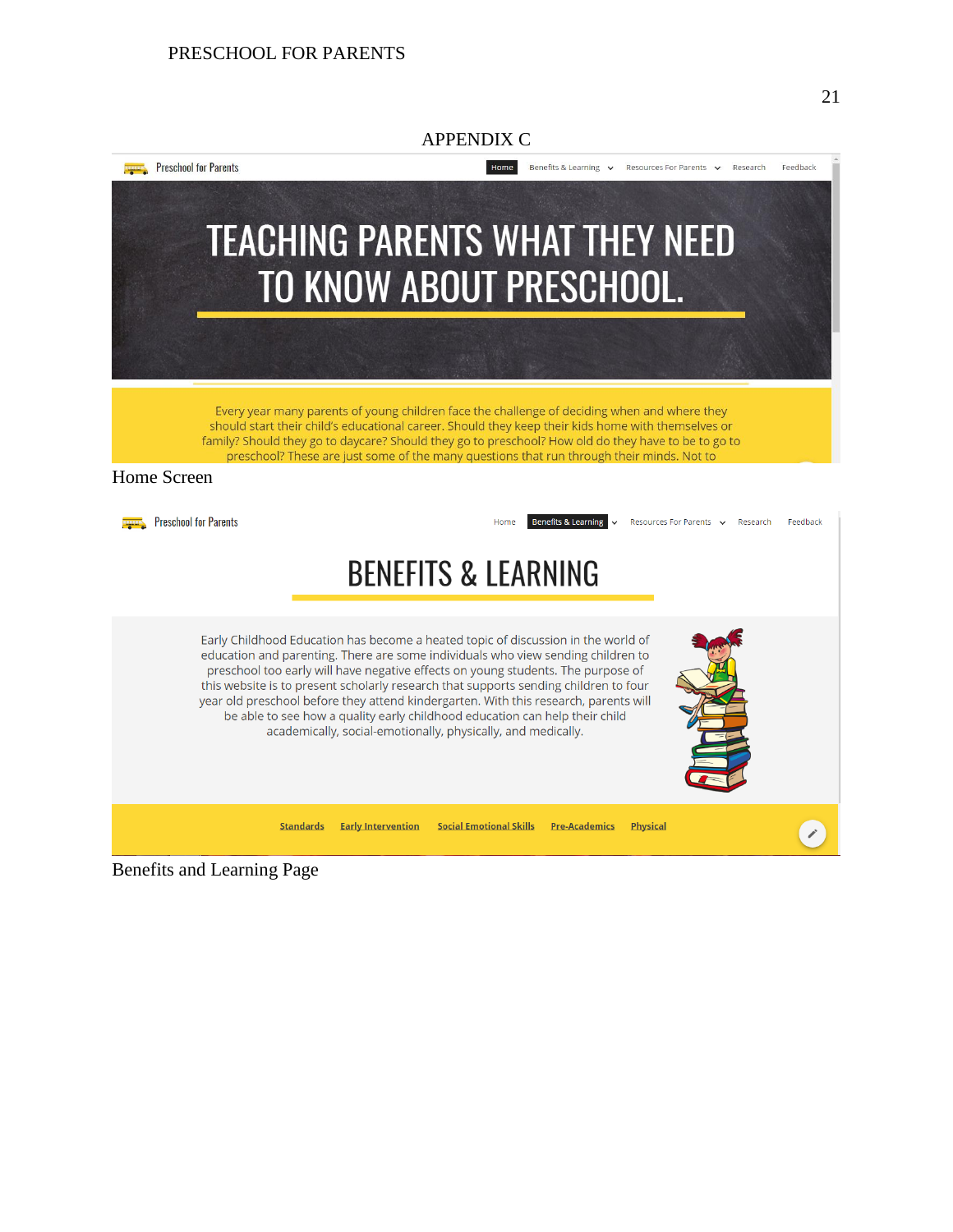

### **RESOURCES FOR PARENTS**

Resources, Resources, Resources! You don't have to pick just one! Feel free to use any of these resources with your children.

|                                                                                                                                                                                                                                                             | <b>Activities</b> | <b>Apps</b> | <b>Books</b> | <b>Websites</b>                                                                                                                                                                                                                                                             |          |
|-------------------------------------------------------------------------------------------------------------------------------------------------------------------------------------------------------------------------------------------------------------|-------------------|-------------|--------------|-----------------------------------------------------------------------------------------------------------------------------------------------------------------------------------------------------------------------------------------------------------------------------|----------|
|                                                                                                                                                                                                                                                             |                   |             |              |                                                                                                                                                                                                                                                                             |          |
| <b>Resources for Parents Page</b>                                                                                                                                                                                                                           |                   |             |              |                                                                                                                                                                                                                                                                             |          |
| <b>Preschool for Parents</b>                                                                                                                                                                                                                                |                   |             | Home         | Resources For Parents v<br>Benefits & Learning $\vee$<br>Research                                                                                                                                                                                                           | Feedback |
|                                                                                                                                                                                                                                                             |                   |             |              | <b>RESEARCH</b>                                                                                                                                                                                                                                                             |          |
|                                                                                                                                                                                                                                                             |                   |             |              |                                                                                                                                                                                                                                                                             |          |
| There is a vast world of intelligent people out there who are constantly doing research into the world<br>of education and child development. This is just a short list of articles and documents that were<br>consulted during the making of this website. |                   |             |              |                                                                                                                                                                                                                                                                             |          |
| used to demonstrate what curriculum is being taught in preschools and how that benefits early childhood students.                                                                                                                                           |                   |             |              | " Teaching Strategies: The Creative Curriculum for Preschool Touring Guide [PDF]. (2013). Bethesda, MD: Teaching Strategies.Resource<br>. Iowa Early Learning Standards [PDF]. (2012). Des Moines, IA: Iowa Early Childhood. This document outlines the standards for early |          |
| childhood oducation and loarning in the state of lows<br>Research Page                                                                                                                                                                                      |                   |             |              |                                                                                                                                                                                                                                                                             |          |

Research Page